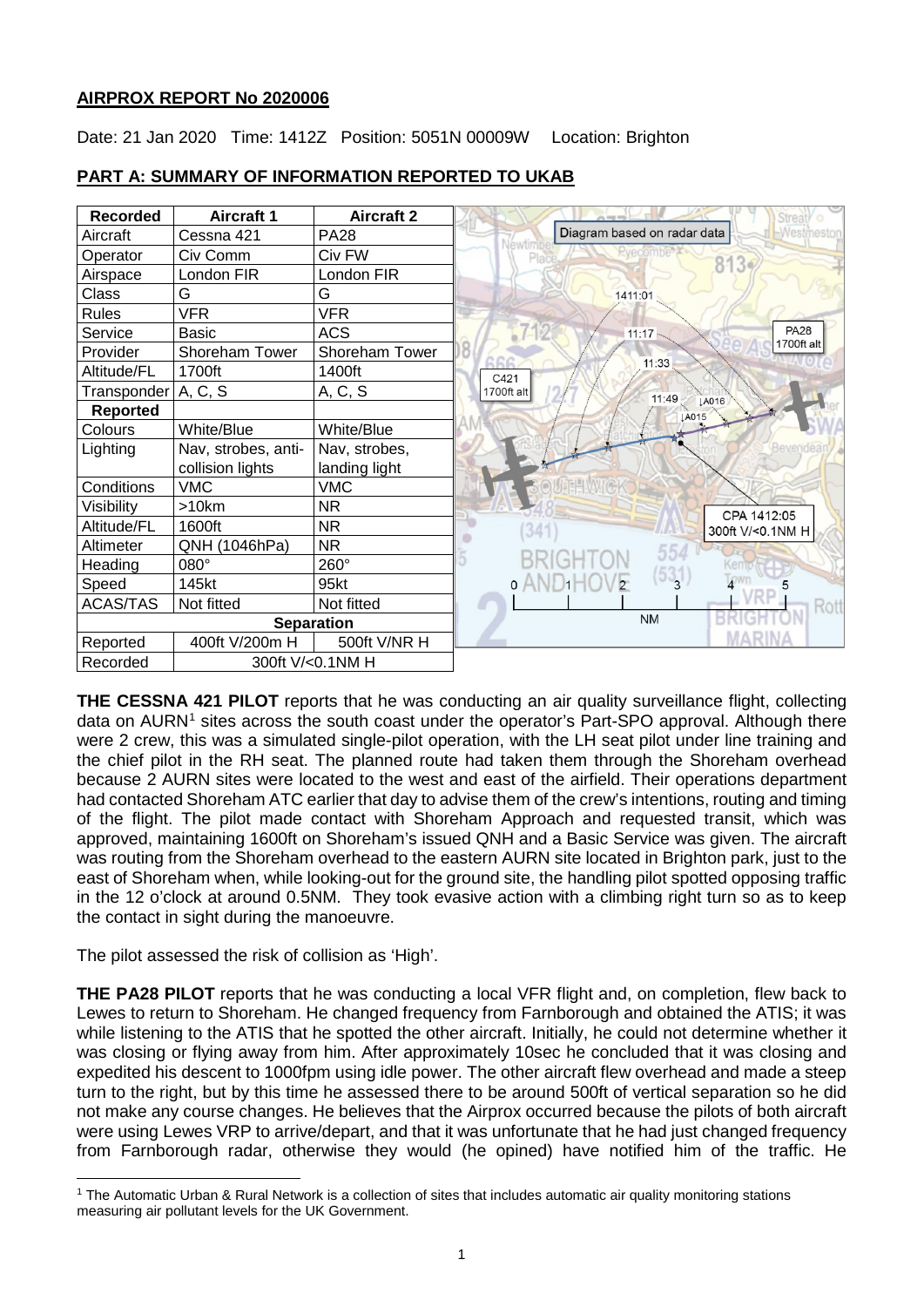maintained a good lookout and stayed with Farnborough for as long as he deemed practical in order to receive radar Traffic Information. The pilot does not believe that there was any risk of collision. Once he contacted Shoreham, they informed him that a 'twin' was departing and he confirmed with them that they had passed overhead.

The pilot assessed the risk of collision as 'Low'.

## **THE SHOREHAM CONTROLLER** did not submit a report.

## **Factual Background**

The weather at Shoreham was recorded as follows:

METAR EGKA 211420Z 34005KT CAVOK 07/04 Q1040=

#### **Analysis and Investigation**

#### **CAA ATSI**

An Airprox was reported by the pilot of a C421 when it came into proximity with a PA28, while conducting a survey flight, passing to the north of Brighton & Hove. The PA28 was on a local VFR flight to the Lewes area, returning to Shoreham.

At 1406:10, the C421 pilot contacted Shoreham Approach, advising that they were passing Littlehampton at 1500ft, requesting a transit of the Shoreham (airfield) overhead and a Basic Service (Figure 1). The Shoreham Approach controller agreed to a transit of the Shoreham ATZ at 1600ft, requesting that the C421 pilot report passing north of the Worthing Pier, but did not confirm the Basic Service. At this time the PA28 pilot was receiving a Basic Service from Farnborough LARS E in the vicinity of Lewes. At 1408:00, the C421 reported passing north of the Worthing pier (Figure 2). The controller acknowledged this and confirmed the ATZ transit approval at 1600ft, advising that the left-hand circuit was active at Shoreham at 1100ft, which was acknowledged by the C421 pilot.



Figure 1 – 1406:10 Figure 2 – 1408:00

At 1409:24, the transponder code on the PA28 was seen to change from a Farnborough LARS E code to a 7000 conspicuity code. At 1410:04, the C421 pilot reported passing the Shoreham overhead at 1600ft. The controller acknowledged this and passed the following Traffic Information: "*as you pass to the east of the field, I've got three known and it's a Basic Service*". The C421 pilot acknowledged the transmission and the Basic Service. At 1410:25, the PA28 pilot made his initial call to the Shoreham controller but was told to standby. At 1410:35, the controller requested the PA28 pilot pass their message. The pilot reported being inbound from Lewes, routing towards the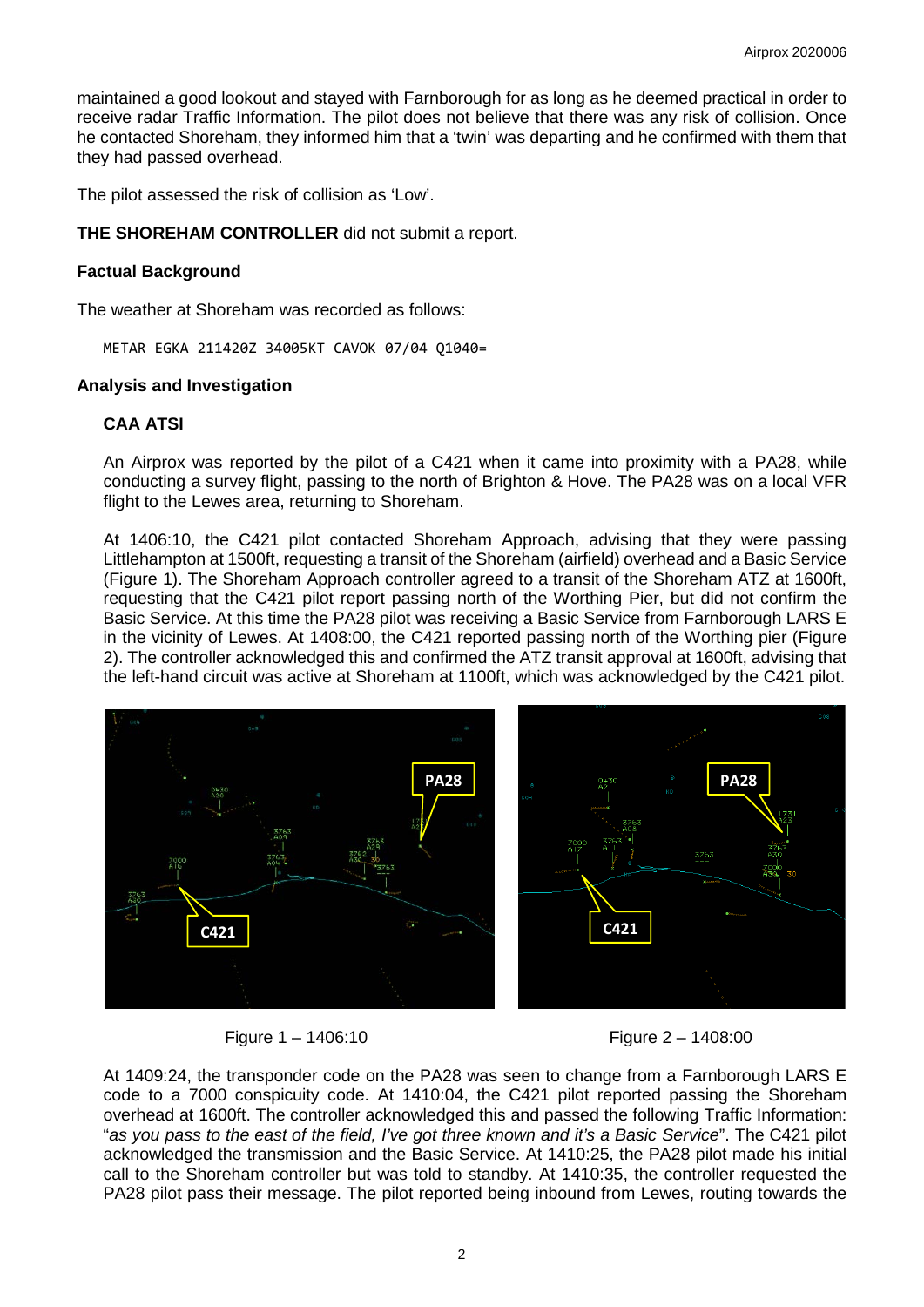"*power station*" at 1800ft, and requested a right-base join for RW02. The C421 was 6.2NM to the west-southwest of the PA28 at this time (Figure 3). The controller advised the PA28 pilot to expect a crosswind join for RW02 and to report approaching the power station, which was acknowledged by the pilot. Figures 4 illustrates the developing situation.









CPA occurred at 1412:07, with the C421 seen to already be in a turn to the right (Figure 5).



Figure 5 – 1412:07 - CPA

At 1412:35, the controller requested that the PA28 pilot route and report passing south of the power station chimney for a right-base join, not below 1600ft, and to "*be advised, traffic recently passed through the overhead at that altitude eastbound*". The PA28 pilot acknowledged this, confirming "*we were visual with the traffic, descended below*".

The report from the pilot of the C421 suggested that they didn't spot the PA28 until very late. However, the PA28 pilot reported having seen the C421 much earlier, and that they had recognised the potential confliction and descended to avoid.

No reference to an Airprox was apparently made by the C421 pilot on the RTF at the time. As no report nor investigation was completed by the unit, it was not possible to determine if the controller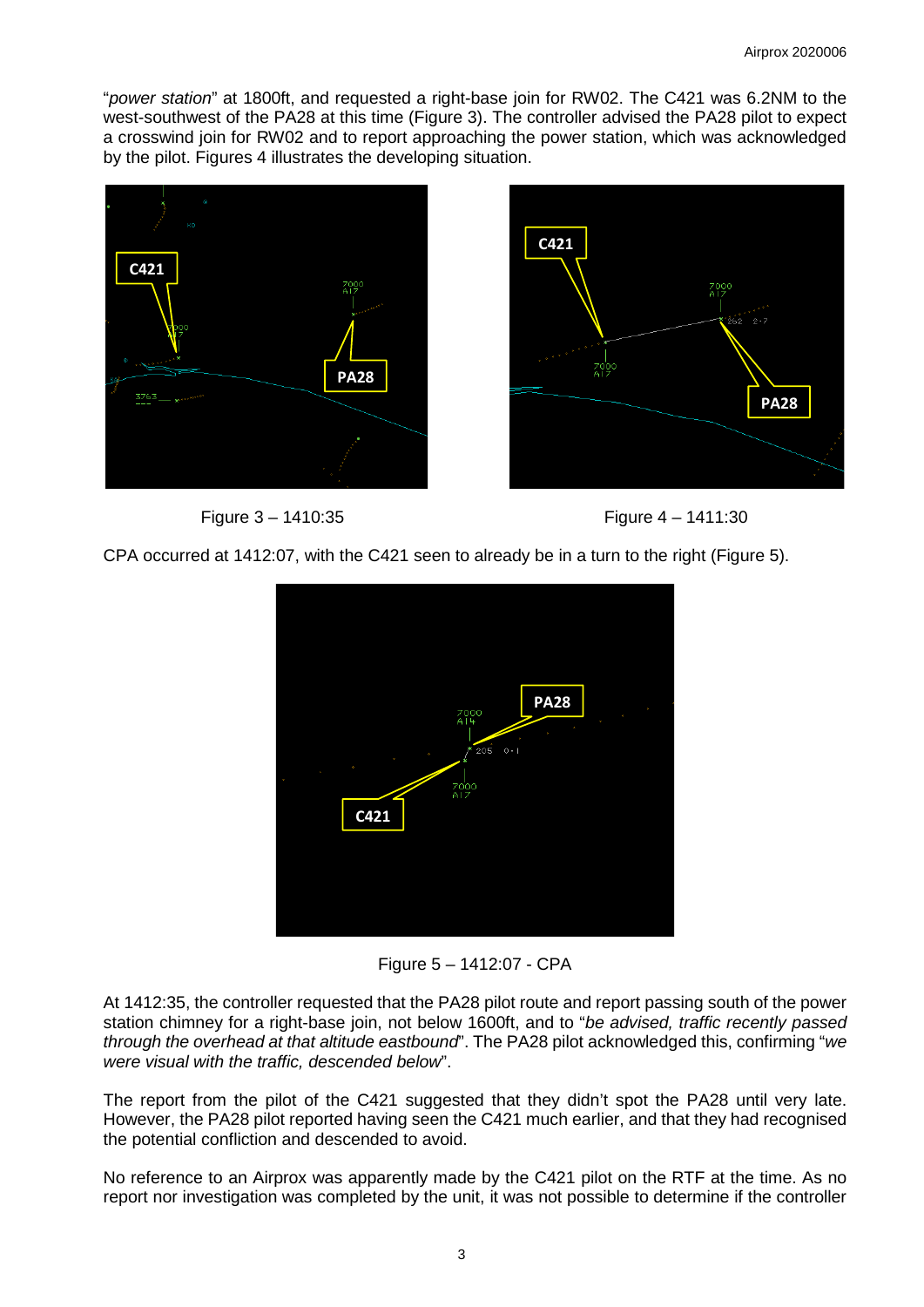was providing both a Procedural and an Aerodrome Control Service at the time. There were a number of aircraft on the Shoreham frequency operating within, and in the vicinity of, the Shoreham ATZ, including departures and arrivals, and all were apparently operating VFR. The Traffic Information passed by the Shoreham controller to the C421 pilot as he passed through the Shoreham overhead was generic and considered to be of little practical use. When the controller subsequently passed Traffic Information to the PA28 pilot on the C421, both aircraft had already passed each other.

CAP493 states:

*Aerodrome Control shall issue information and instructions to aircraft under its control to achieve a safe, orderly and expeditious flow of air traffic with the objective of:* 

- *(1) Preventing collisions between:* 
	- *(a) aircraft flying in, and in the vicinity of, the ATZ;*
	- *(b) aircraft taking-off and landing;*
	- *(c) aircraft and vehicles, obstructions and other aircraft on the manoeuvring area.*

*Note: Aerodrome Control is not solely responsible for the prevention of collisions. Pilots and vehicle drivers must also fulfil their own responsibilities in accordance with Rules of the Air.*

#### **UKAB Secretariat**

The Cessna 421 and PA28 pilots shared an equal responsibility for collision avoidance and not to operate in such proximity to other aircraft as to create a collision hazard.<sup>[2](#page-3-0)</sup> If the incident geometry is considered as head-on or nearly so then both pilots were required to turn to the right.<sup>[3](#page-3-1)</sup>

# **Summary**

An Airprox was reported when a Cessna 421 and a PA28 flew into proximity over Brighton at 1412hrs on Tuesday 21<sup>st</sup> January 2020. Both pilots were operating under VFR in VMC, the Cessna 421 pilot in receipt of a Basic Service and the PA28 pilot in receipt of an Aerodrome Control Service, both from Shoreham Tower.

# **PART B: SUMMARY OF THE BOARD'S DISCUSSIONS**

Information available consisted of reports from the pilots of both aircraft, transcripts of the relevant RT frequencies, radar photographs/video recordings, reports from the air traffic controllers involved and reports from the appropriate ATC and operating authorities. Relevant contributory factors mentioned during the Board's discussions are highlighted within the text in bold, with the numbers referring to the Contributory Factors table displayed in Part C.

Due to the exceptional circumstances presented by the coronavirus pandemic, this incident was assessed as part of a 'virtual' UK Airprox Board meeting where members provided a combination of written contributions and dial-in/VTC comments. Although not all Board members were present for the entirety of the meeting and, as a result, the usual wide-ranging discussions involving all Board members were more limited, sufficient engagement was achieved to enable a formal assessment to be agreed along with the following associated comments.

The Board first considered the actions of the C421 pilot and was pleased to note that the C421 operating company had contacted Shoreham prior to the flight to arrange an ATZ crossing. Members felt that, having arranged his ATZ crossing and having passed to the east of Shoreham airfield, he may have heard the intentions of the PA28 during its pilot's joining call, but acknowledged that he had probably

<span id="page-3-0"></span> $\overline{\phantom{a}}$ <sup>2</sup> SERA.3205 Proximity.

<span id="page-3-1"></span><sup>3</sup> SERA.3210 Right-of-way (c)(1) Approaching head-on.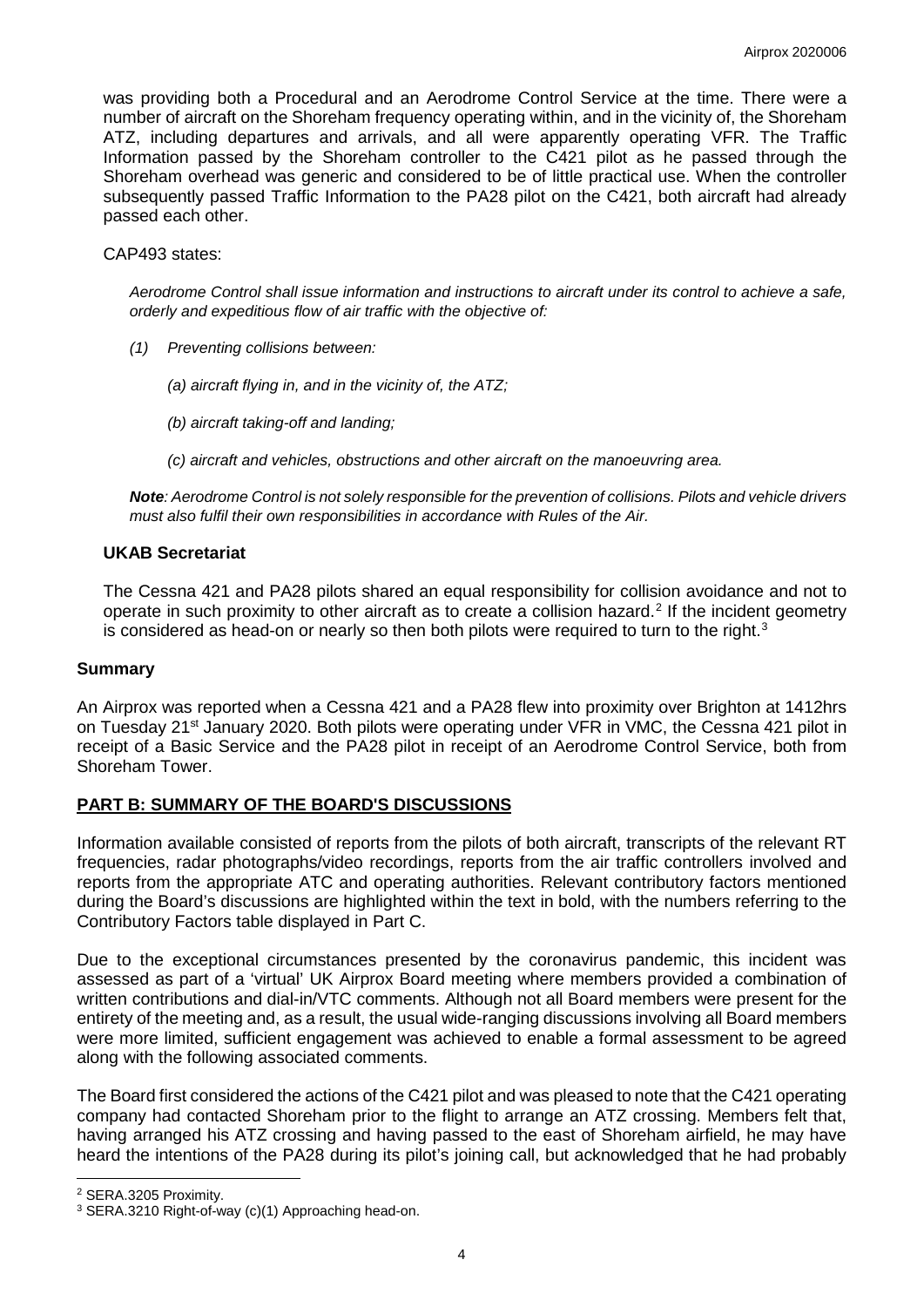not assimilated the PA28's position as relevant to his flight profile at the time, particularly if he was not familiar with the 'power station'. Without any form of on-board alerting system (such as TAS), and in the absence of any Traffic Information (**CF3**), the Board agreed that the C421 pilot had had, at best, generic situational awareness of the presence of the PA28 (**CF4**) and that this had left the only barrier to MAC available to the C421 pilot as see-and-avoid. Although the C421 pilot had seen the PA28 prior to the aircraft crossing, members felt that, given the nature of his manoeuvre, the sighting had been late (**CF5**).

Turning to the actions of the PA28 pilot, the Board first noted that the pilot considered that, had he remained with Farnborough LARS, then he would have received Traffic Information. The Board wished to remind all pilots that, under the terms of a Basic Service, the controller is not required to monitor the aircraft and, if Traffic Information is required, then a Traffic Service should be requested. Nonetheless, members felt that the PA28 had provided sufficient information to the controller regarding his position and intentions but, because he too had not received Traffic Information (**CF3**) and was not equipped with an on-board alerting system, he had equally not had any specific situational awareness regarding the presence of the C421 (**CF4**). However, members considered that the PA28 pilot had sighted the C421 early enough to comfortably take action to increase separation.

Members then discussed the actions of the Shoreham controller and quickly agreed that it was disappointing that there had been no report from the controller and, equally, no investigation from the unit, as this hampered their understanding of the controller's perspective. Without the controller's version of events the Board could only assess the Airprox from the evidence reported, and so concluded that, although the controller had had all the necessary information to assimilate a potential conflict between the C421 and the PA28, he had nonetheless neither detected (**CF1**) nor resolved (**CF2**) the confliction. Controller members felt that Traffic Information on the C421 could have been passed to the PA28 pilot during the joining call or shortly thereafter. As it was, when the Traffic Information had been issued it was after the 2 aircraft had already passed each other (**CF3**).

In considering the collision risk of this encounter, the Board felt that the lack of Traffic Information had played a crucial part in allowing the 2 aircraft to fly into proximity but, without a controller's report, it had not been possible to establish why the passage of Traffic Information had been so late. Members were heartened to hear that the CAA will be conducting a review of reporting requirements of ANSPs as part of the post-Brexit regulatory environment. Nevertheless, the Board agreed that, although safety had been degraded, the PA28 pilot had sighted the C421 early enough to remove any risk of collision; Risk Category C.

# **PART C: ASSESSMENT OF CONTRIBUTORY FACTORS AND RISK**

|           | 2020006                                                        |                                            |                                                           |
|-----------|----------------------------------------------------------------|--------------------------------------------|-----------------------------------------------------------|
| <b>CF</b> | <b>Factor</b>                                                  | <b>Description</b>                         | Amplification                                             |
|           | <b>Ground Elements</b>                                         |                                            |                                                           |
|           | • Situational Awareness and Action                             |                                            |                                                           |
|           | Human Factors                                                  | • Conflict Detection - Not Detected        |                                                           |
|           | Human Factors                                                  | • Conflict Resolution – Not provided       |                                                           |
| 3         | <b>Human Factors</b>                                           | • ANS Traffic Information Provision        | TI not provided, inaccurate, inadequate, or late          |
|           | <b>Flight Elements</b>                                         |                                            |                                                           |
|           | • Situational Awareness of the Conflicting Aircraft and Action |                                            |                                                           |
| 4         | Contextual                                                     | • Situational Awareness and Sensory Events | Pilot had no, late or only generic, Situational Awareness |
|           | • See and Avoid                                                |                                            |                                                           |
| 5         | <b>Human Factors</b>                                           | • Monitoring of Other Aircraft             | Late-sighting by one or both pilots                       |

# Contributory Factors:

Degree of Risk: C